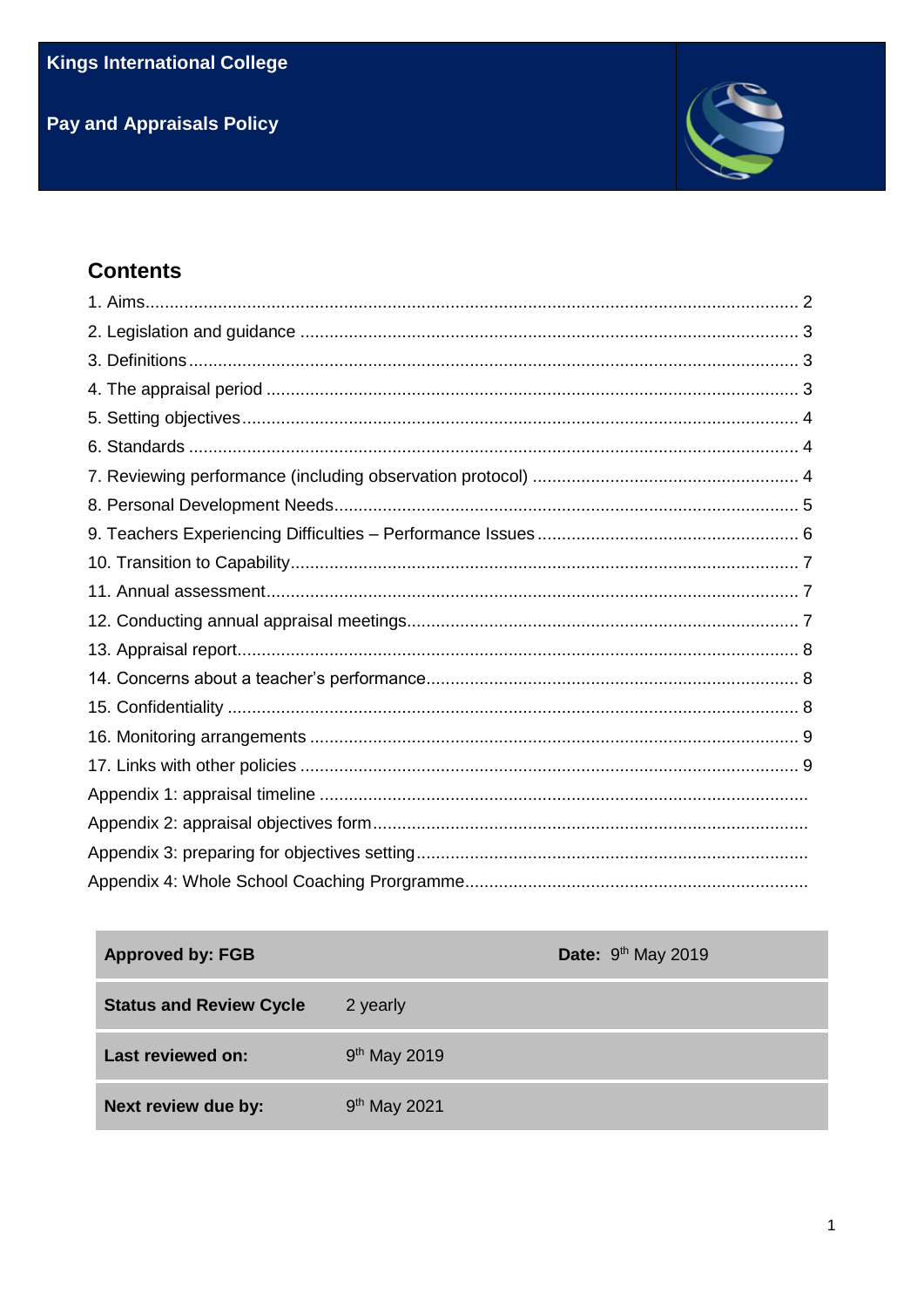# **1. Aims**

Appraisal is part of the school's performance management process which is designed to help staff to meet the standards and requirements of their role and to reinforce the achievement of the school improvement plan and the school's values. This policy sets out the framework for a clear and consistent assessment of the overall performance of teachers, including the Headteacher, and supporting their development within the context of the school's plan for improvement, and the expected performance of teachers.

This policy aims to:

- Set out the arrangements for appraising teachers, including the process and the responsibilities of individuals
- Ensure consistency and fairness across the school
- Create a process where teachers' professional development is supported and encouraged, in the context of the school's latest Ofsted report, our school improvement plan and the Teachers' Standards
- Ensure teachers have the skills and knowledge they need to fulfil and excel in their role and provide an excellent education to our pupils

The policy applies to all teaching staff employed by the school or local authority, except those on contracts of less than one term, those undergoing induction and those undergoing capability procedures.

Appraisal is not a once a year exercise but is part of the ongoing discussions between an individual and his/her manager(s) to ensure that team and individual performance stays on track. This is a two way process which requires:

- **Individuals** to consider their achievements in the context of their individual and other objectives and how they will continue to improve their performance and deliver the requirements of their role. For teaching staff that will include continuing to improve their teaching practice. Although performance management is a two way process, the performance of an individual is heavily dependent on the effort and attitude of the individual.
- **Managers** to provide constructive advice and support, when appropriate during the year to help an individual to achieve his objectives and standards.

Teaching staff are required to show that they meet the Teachers' Standards, apply effective teaching and learning practices and demonstrate the skills and conduct to appropriate professional standards relevant to their role. The Teachers' Standards will be a key reference source for assessing performance.

Support staff are expected to demonstrate competence appropriate to their role and any relevant professional and/or role standards.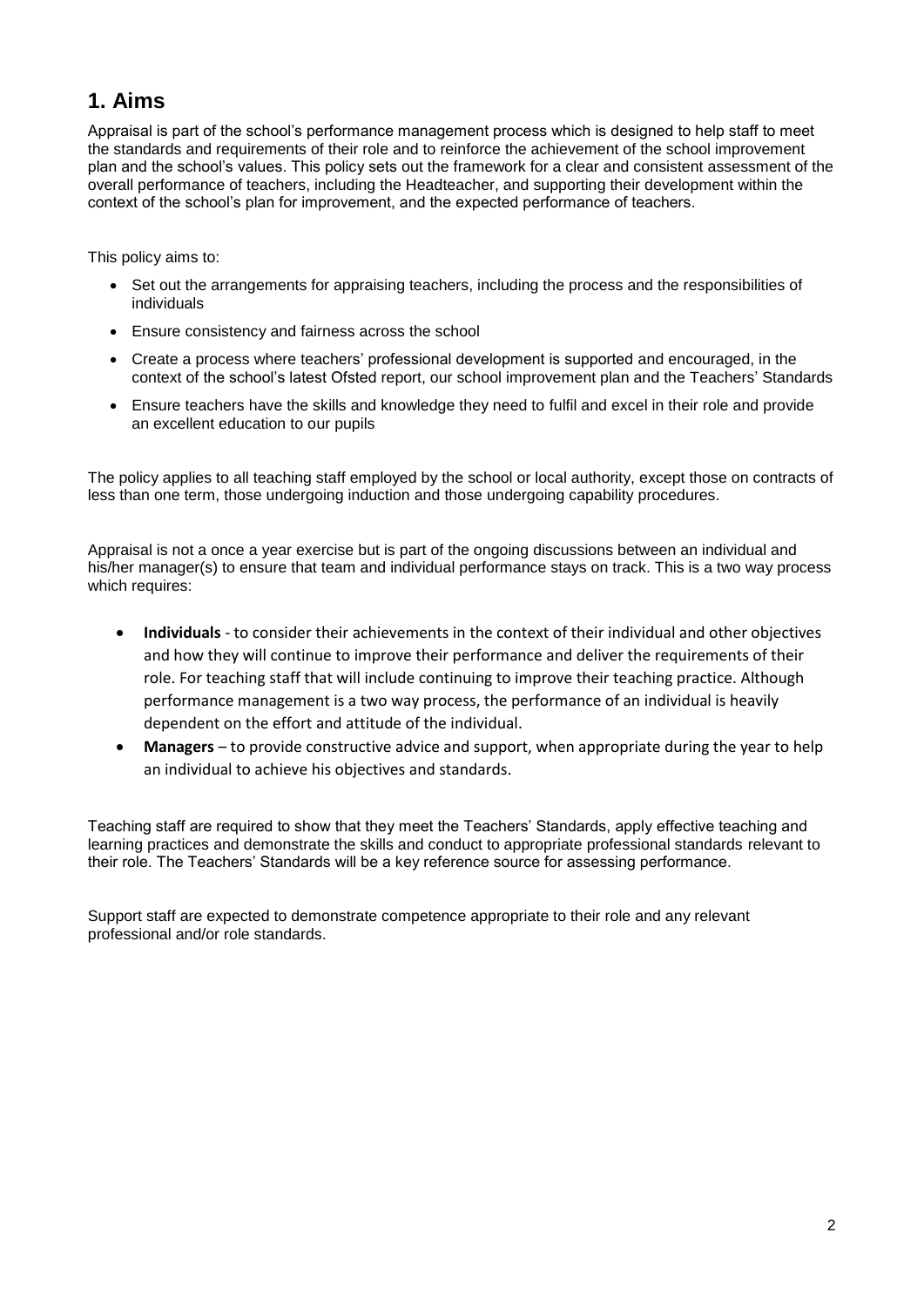# **2. Legislation and guidance**

The minimum national requirements for teachers' appraisal in maintained schools are set out in [The](http://www.legislation.gov.uk/uksi/2012/115/contents/made)  [Education \(School Teachers' Appraisal\) \(England\) Regulations](http://www.legislation.gov.uk/uksi/2012/115/contents/made) 2012.

This policy is based on the [model policy](https://www.gov.uk/government/publications/teacher-appraisal-and-capability-model-policy) produced by the Department for Education (DfE).

# **3. Definitions**

In this policy, the term 'teacher' refers to classroom teachers, middle and senior leaders, and the headteacher.

The policy does not apply to:

- Staff employed for less than one term
- teachers' during their statutory induction period as different requirements apply
- Staff on probationary periods but they may be included at the discretion of their manager

• Individuals on a government employment scheme or an apprenticeship programme who are subject to other performance management arrangements.

• An individual for whom the formal capability procedure has been implemented or who is on long term sick leave or other long term absence, garden leave or suspension.

# **4. The appraisal period**

The appraisal period will run for 12 months beginning on the first day of the autumn term. Appraisals will be held during the autumn term.

For teachers on fixed-term contracts of less than 12 months, the appraisal period will be determined by the duration of their contract.

Teachers who start at or leave the school during the appraisal period can have a longer or shorter appraisal period in that appraisal round.

It is intended that teachers will have had their annual appraisal meeting and received their appraisal report by 31<sup>st</sup> October.

It is intended that the headteacher will have had their annual appraisal meeting and received their appraisal report by 31<sup>st</sup> December.

The appraisal timeline for teaching staff is set out as follows. Dates are approximations for the sake of this document, all dates are advertised within the current school's Staff Handbook:

| Date (approx.) | Performance management timeline                                           |  |  |  |  |
|----------------|---------------------------------------------------------------------------|--|--|--|--|
| Sept – Oct     | Appraiser meets with appraise to review last PM cycle                     |  |  |  |  |
|                | performance.                                                              |  |  |  |  |
|                | Make pay recommendations                                                  |  |  |  |  |
|                | New objectives set for next PM cycle                                      |  |  |  |  |
| Oct (mid)      | Appraisal folders submitted to Head teacher for pay appraisal             |  |  |  |  |
| Oct (end)      | All pay decisions ratified by governors and new objectives signed<br>off. |  |  |  |  |
|                | Moderation/approval of objectives set for next PM cycle                   |  |  |  |  |
| Nov            | All staff notified of pay decision and any increments backdated to        |  |  |  |  |
|                | start of academic year                                                    |  |  |  |  |
| Feb            | Mid-year appraisal reviews 1                                              |  |  |  |  |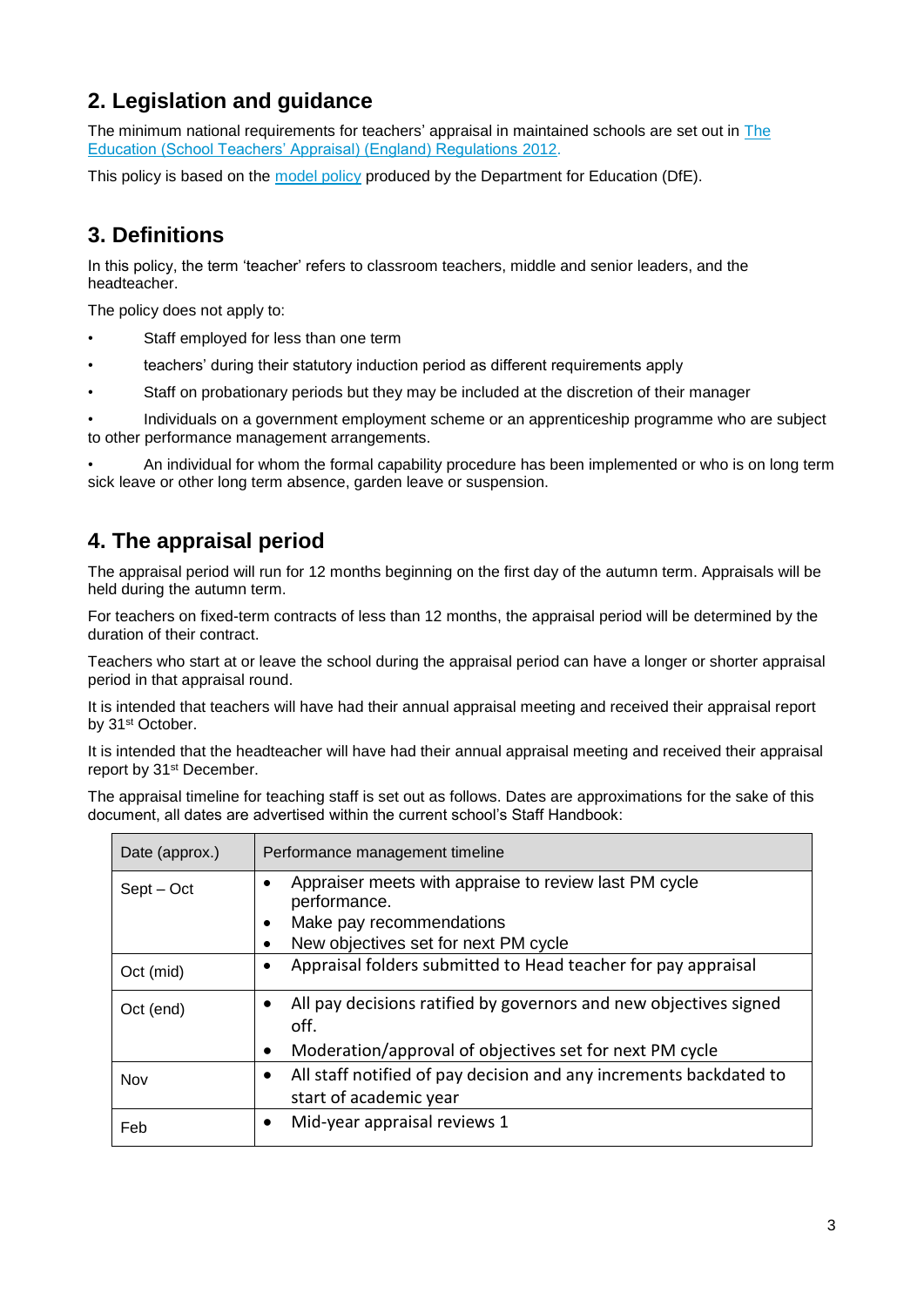# **5. Setting objectives**

Teachers' objectives will be set before, or as soon as possible after, the start of the appraisal period.

The headteacher's objectives will be set by the governing board in consultation with the external adviser (see section 9 for more information on appointing an external adviser).

Objectives will:

- Contribute to improving the education of pupils at the school and the implementation of any school improvement plans. To ensure this happens, The Headteacher and Deputy Headteacher will quality assure all objectives against the school improvement plan
- Be specific, measureable, achievable, realistic and time-bound (SMART)
- Be appropriate to the teacher's role and career experience
- Be revised if circumstances change throughout the year

When objectives are set, teachers will also be informed of the standards their performance will be judged against.

The appraiser and teacher will seek to agree the objectives but, if that is not possible, the appraiser will determine the objectives.

If an individual changes responsibilities part way through the year, his (new) manager will determine whether to modify the objectives in the current cycle or to adjust the length of the performance cycle to bring the individual's objectives into line for future years.

### **6. Standards**

Teachers will be assessed against the Teachers' [Standards.](https://www.gov.uk/government/publications/teachers-standards) The headteacher, and other school leaders where relevant, will also be assessed against the [National Standards of Excellence for Headteachers.](https://www.gov.uk/government/publications/national-standards-of-excellence-for-headteachers)

### **7. Reviewing performance (including observation protocol)**

We will use a range of evidence to judge a teacher's performance:

- Formal and informal lesson observations
- Observations and results from wider school activities, if applicable
- Performance of their pupils
- Reviews of planning and marking
- Parent and pupil voice, if applicable

#### **7.1 Observation protocol**

We believe that observations are an important way of assessing teachers' performance. They can help identify a teacher's strengths and areas for improvement, and can help us identify areas of good practice that can be shared across the school.

There will be both formal and 'drop in' observations. Teachers with responsibilities outside the classroom will also have these responsibilities observed.

All observations will:

- Be carried out in an objective, fair, professional and supportive manner
- Be carried out by teachers with Qualified Teacher Status
- Provide constructive feedback
- Remain confidential to those who need to know details as part of their jobs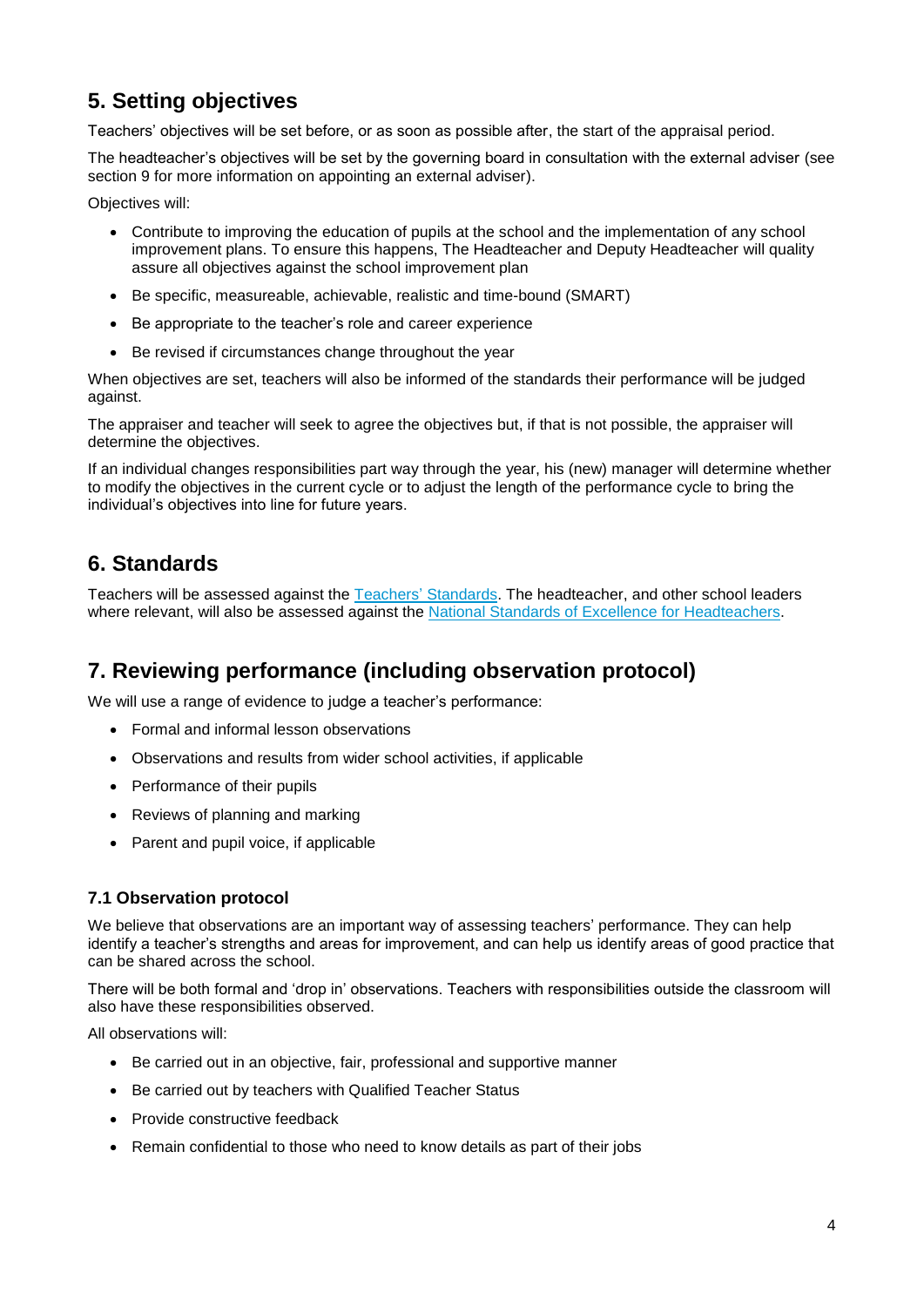#### **7.2 'Drop in' observations**

Drop-in observations and lesson walkthroughs will usually be conducted by the Deputy Headteacher, member of the coaching team or head of faculty in order to monitor the quality of teaching and learning.

They will usually last around 5 minutes, and may involve the observer talking to pupils and looking at their work.

The frequency will depend on the individual teacher and the school's needs at the time.

Generally, verbal feedback will be given the following day.

If the drop-in observation is a learning walk, we will use all reasonable endeavors to provide written feedback within 5 working days.

Please note that we also carry out drop-in observations where fellow teachers observe a lesson for their own professional development. Notice may not be given and evidence will not be used as part of the appraisal process.

#### **7.3 Formal observations**

The purpose of formal observations is to assess the teacher's performance and progress against their objectives and the relevant standards.

The number of formal observations will be agreed with the teacher during their appraisal meeting, and will be determined by the teacher's individual circumstances and the needs of the school at the time.

For example, NQTs and less experienced teachers who have recently started at the school will receive a number of formal observations to establish their strengths and areas for development. A very experienced teacher will typically receive fewer observations.

Teachers will not receive more than two formal observations over the year.

Generally, verbal feedback will be given the following day.

We will use all reasonable endeavours to provide written feedback within 5 working days.

#### **7.4 Additional observations**

Additional formal observations will take place if:

- The teacher requests them
- There are concerns that the teacher's performance is not up to standard (this may be triggered by poorly performing or poorly behaved pupils)
- The teacher is subject to formal capability proceedings

The above protocols will still apply to these additional observations.

### **8. Personal Development Needs**

During the year and as part of the appraisal summary, individual development needs will be discussed including, if appropriate:

- Development to improve teaching practices in the current role.
- Acquiring additional experience/skills for potential future roles.

It is recognised that not all development activities require financial resources as there are many forms of development such as project membership, coaching, mentoring, visits, guided reading. Managers will be encouraged to be creative in considering the means of effective development.

Development needs will be subject to the available budget and in the light of the key service priorities of the school.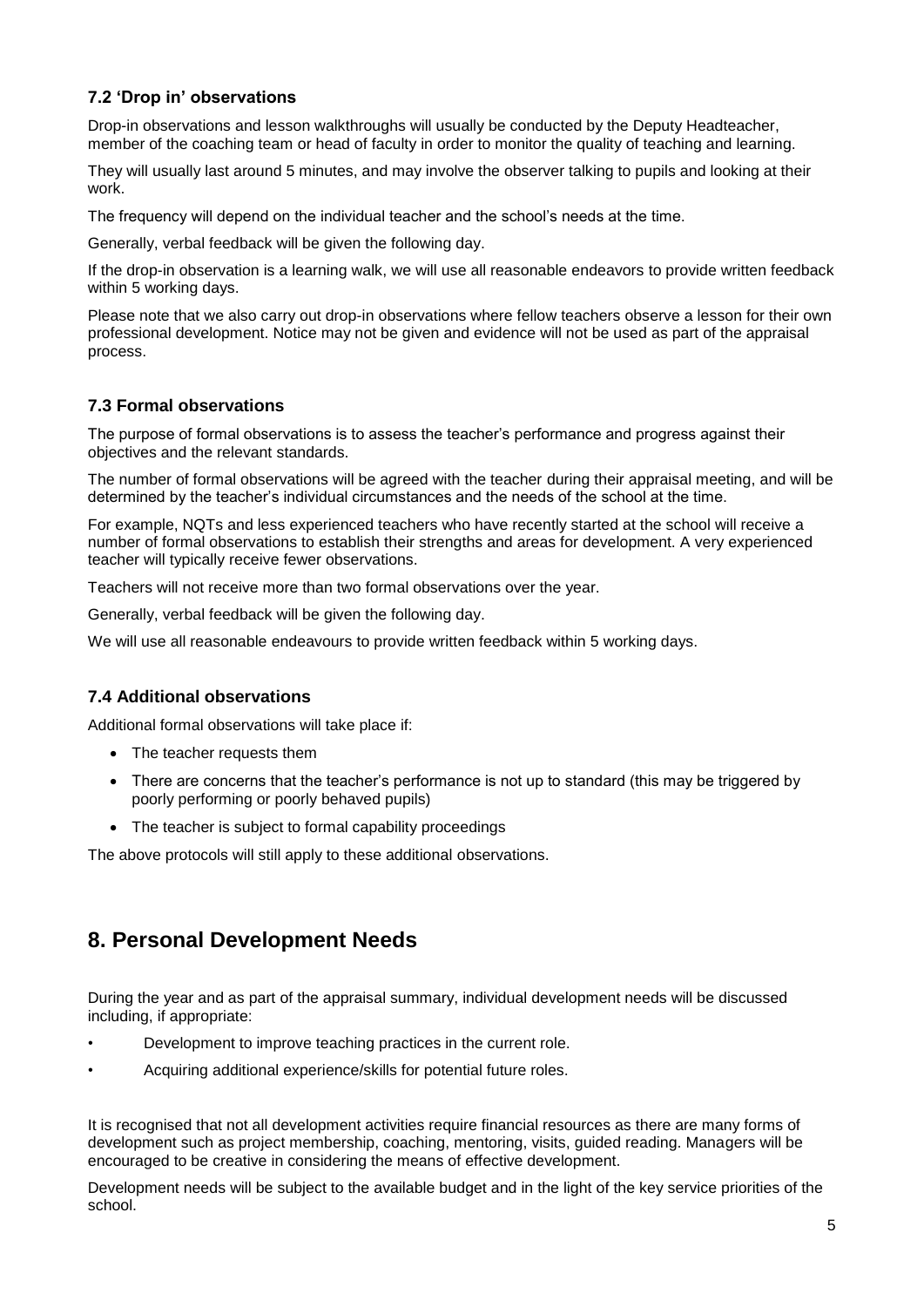# **9. Teachers Experiencing Difficulties – Performance Issues**

When dealing with a teacher experiencing difficulties, the objective is to provide support and guidance through the appraisal process in such a way that the teacher's performance improves and the problem is, therefore, resolved. During the year, if a member of staff falls short of the required standards, we would expect that such shortfalls would be addressed in day to day managerial discussions and/or periodic discussions relating to appraisal. Informal warnings may be given to alert the individual to the seriousness of the issues.

Where it is apparent that a teacher's personal circumstances are leading to difficulties at school, support will be offered as soon as possible, without waiting for the formal annual assessment.

If an appraiser identifies through the appraisal process, or via other sources of information, for example parental complaints, that the difficulties experienced by a teacher are such that, if not rectified, could lead to capability procedures the appraiser, will communicate such concerns to the Headteacher, or a member of the leadership team.

The Headteacher and the Appraiser (and member of the SLT in the first instance) will decide if normal management procedures should be put in place.

A meeting will then be arranged to:

- give clear feedback to the teacher about the nature and seriousness of the concerns
- give the teacher the opportunity to comment on and discuss the concerns

• agree any support (e.g. coaching, mentoring, structured observations), that will be provided to help address those specific concerns

• make clear how progress will be monitored and when it will be reviewed and provide a copy of this in writing to the appraise making clear how and by when the appraiser will review progress and the timescale.

• explain the implications and process if no – or insufficient – improvement is made.

Support mechanisms for staff experiencing difficulties (both within the appraisal and capability process) may include:

- Meeting regularly with a staff mentor
- Coaching programme 'gaining ground' (see appendix)
- 1:1 teaching support
- Support with lesson planning
- Observing others
- Offer of recording lessons for support
- Taking part in a school based 'Advancing Teachers Programme'
- Taking part in an Improving Teachers Programme "gaining ground"
- Attendance and support with relevant CPD
- Support to visit other schools or other staff in school

When progress is reviewed, if the Headteacher, SLT member and appraiser is satisfied that the teacher has made, or is making, sufficient improvement, the appraisal process will continue as normal, with any remaining issues continuing to be addressed through that process.

If those means are not effective in securing an acceptable improvement, then the issues will considered under the appropriate process such as:

The school's disciplinary procedure for conduct or related issues.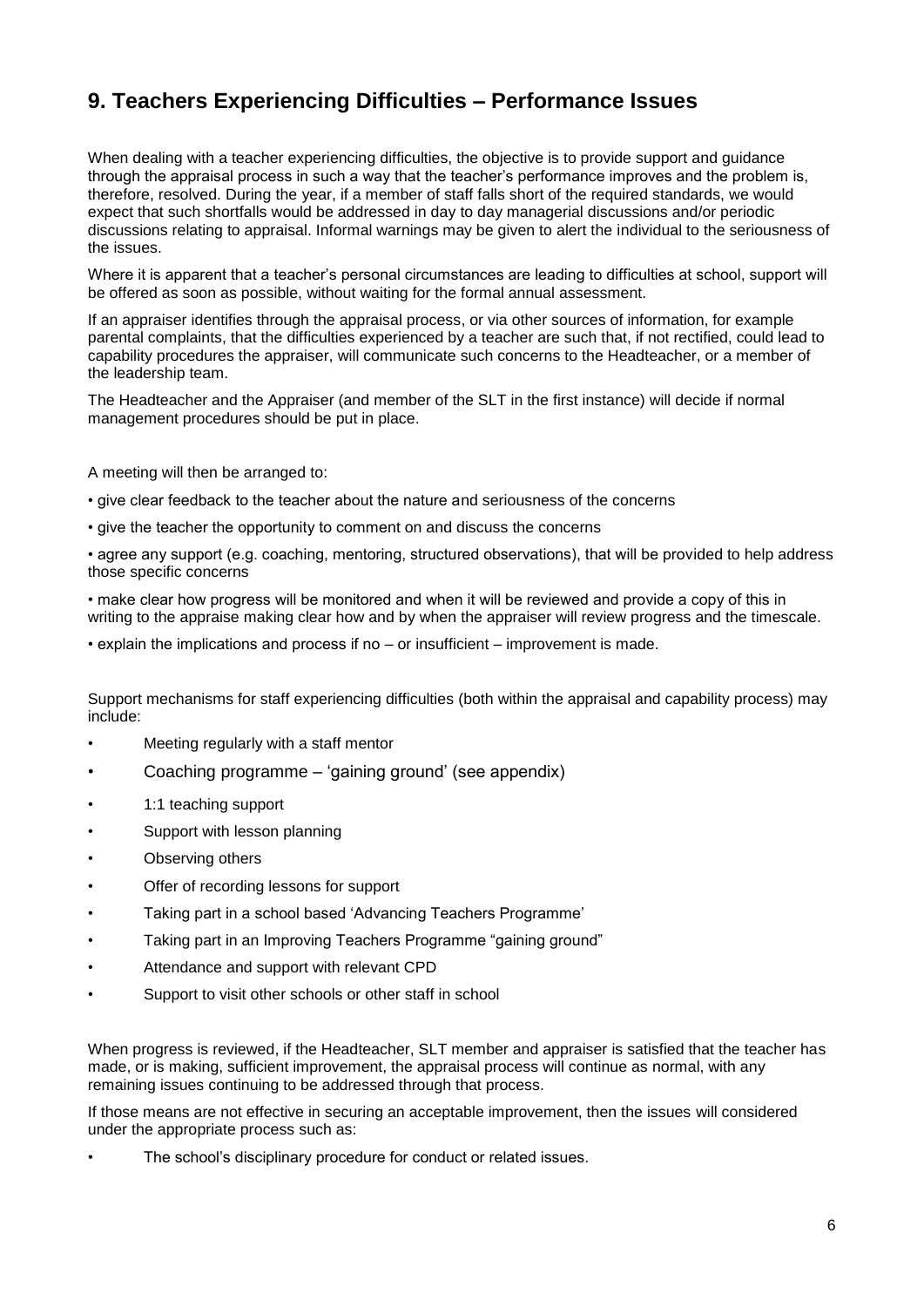• The school's capability procedure if there are serious concerns about performance and/or competence due to capability, which cannot be addressed effectively by or are not deemed appropriate to the appraisal process.

The ill-health process, if appropriate to a particular set of facts.

# **10. Transition to Capability**

If the Headteacher is not satisfied with progress under normal management procedures, the teacher will be notified in writing that the appraisal system will no longer apply and that their performance will be managed under the capability procedure, and will be invited to a formal capability meeting. The teacher will be given at least 5 working days' notice that a meeting will be held to discuss targets for improvement alongside a programme of support, and inform the teacher that he/she has the right to be assisted by a trade union representative or a friend, and at any future meetings where capability will be discussed.

The issues will be managed as part of the school's Disciplinary and Capability Policy for all staff.

### **11. Annual assessment**

Performance will be reviewed and addressed on a regular basis throughout the year in termly meetings with the teacher's line manager.

The appraisal meeting is the end point of the annual appraisal process and will take place in the autumn term. In this meeting, the appraiser will:

- Review the relevant evidence
- Assess performance in the appraisal period against the relevant standards
- Assess performance in the appraisal period against objectives
- Discuss the teacher's professional development needs and identify action that should be taken
- Discuss the teacher's wellbeing, career aspirations and any difficulties they may be facing
- If necessary, discuss the teacher's underperformance and put a plan in place to address it. They should also inform the teacher that if performance does not improve, capability proceedings may begin, where applicable

### **12. Conducting annual appraisal meetings**

The headteacher's appraisal meeting will be conducted by the governing board. To support the headteacher appraisal, the governors will appoint an external adviser with relevant skills and experience. The adviser may be from the local authority, a neighbouring local authority, or an external consultant.

The governing board will typically delegate the headteacher's appraisal to a sub-group of three governing board members with a wide range of experience and knowledge of the school. This will not include any staff governors.

There must also be three non-staff governors, including either the chair or vice-chair, who are not involved in the appraisal whatsoever, to enable them to sit on an appeals panel if necessary.

The headteacher will decide who will appraise teachers. Unless there is a good reason not to, this will normally be the teacher's line manager. By way of example, a 'good reason' could be a poor or deteriorating working relationship between the teacher and line manager, including where a formal grievance has been lodged by the teacher citing their line manager.

All appraisers will be provided with appropriate training.

Appraisal meetings will take place within the teacher's normal working hours and will typically last for at least an hour. Scheduling appraisal meetings for an hour and a half is therefore recommended.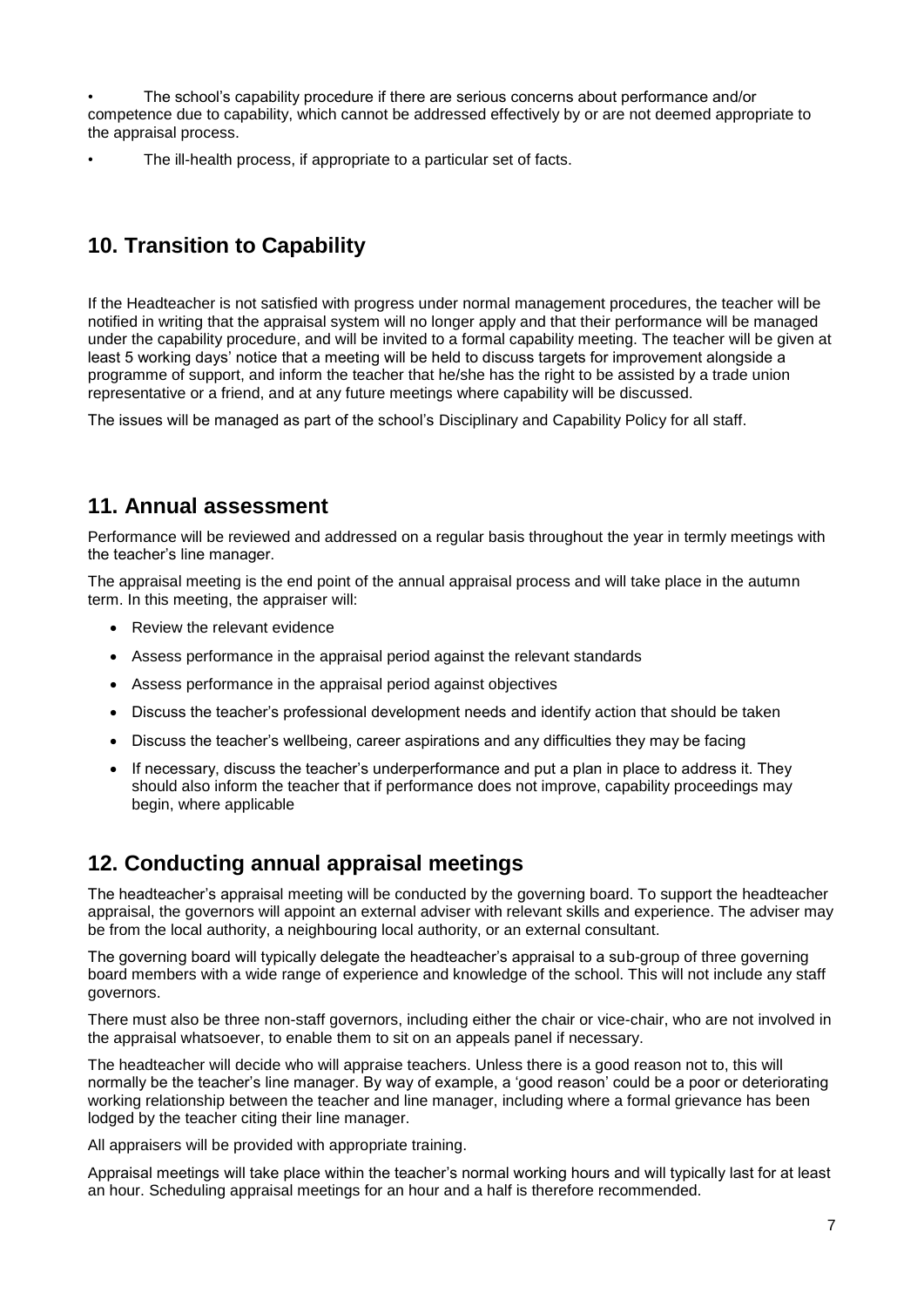## **13. Appraisal report**

Teachers will be provided with a written report of their appraisal. The report will be completed by the person who conducted the appraisal. We will use all reasonable endeavours to complete this within 5 working days.

This will include:

- An assessment of the teacher's performance against their objectives and the relevant standards
- An assessment of the teacher's training and development needs, and the action that should be taken to address them
- Where relevant, a recommendation on pay progression

There will be space in the report for the teacher's own comments.

After the report has been issued, we will hold review meetings where teachers can discuss the contents of their report if they wish.

Teachers will sign the appraisal report to say they have seen it and agree with its content. Teachers can appeal to the headteacher, and the headteacher can appeal to the governing board, if they disagree with the contents of the report and the pay recommendation it makes.

A template appraisal report can be found in appendix 2.

### **14. Concerns about a teacher's performance**

If it becomes clear a teacher is having difficulties at any point during the appraisal period, they will be provided with additional support.

This will begin with a meeting with their line manager, where the problem will be discussed and potential solutions identified. A performance improvement plan may be created.

The nature of the support will be based on the individual's circumstances. For example, teachers whose difficulties are linked to a long-term health condition may be referred to the occupational health service. Teachers new to the school may be given a mentor or coach.

The concerns may be of a nature that would usually involve beginning the capability procedure. In these cases, refer to our capability policy.

#### **14.1 Appeals Against Appraisal Summary Outcome**

Individuals may appeal against the outcome of a review. In the first instance, an appeal should be discussed with or placed in writing to the reviewer's manager The appeal should refer to all the contested points as only one appeal will be allowed per annual cycle.

Appraisees have a right of appeal against any of the entries in the written appraisal report. Details of the appeals process are available from the head of the school governing body. Where the head has not been recommended for pay progression, he/she will be informed by the appropriate governor. The head will notify any teacher who has not been recommended for pay progression of the date when the governing body meets to consider pay recommendations, following which the teacher (and the Headteacher when the head has not been recommended for pay progression) may exercise the right of appeal, assisted by a companion if required.

The final appeal in any case will be whichever occurs first of an appeal to the manager of the reviewing manager or to the Headteacher. In instances of alleged bullying or harassment, the appeal may be taken straight to the manager of the reviewer but you should also refer to the Bullying and Harassment Policy.

# **15. Confidentiality**

The appraisal process and relevant documents are strictly confidential. Only staff members who need the information in order to do their jobs will have access to the information.

Appraisal information will be anonymised when information is reported to the governing board.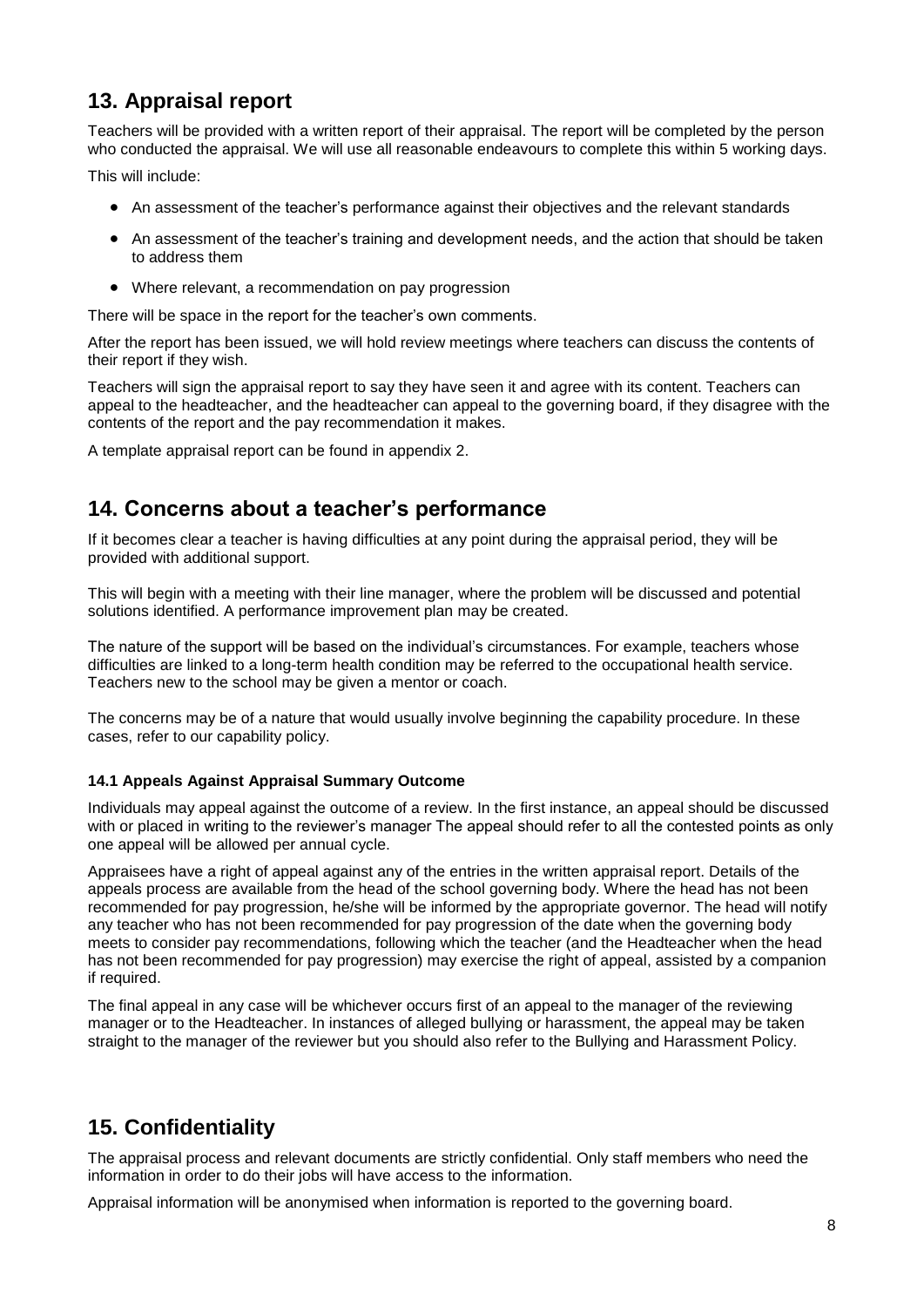Appraisal records will be kept securely in the teacher's personnel file.

### **16. Monitoring arrangements**

The governing board will monitor and review the effectiveness of the appraisal arrangements. The Deputy Headteacher will monitor objectives and assessments to ensure consistency.

This policy will be reviewed every two years. The governing board will be responsible for approving this policy.

### **17. Links with other policies**

This policy should be read in conjunction with our capability and pay policies.

The capability policy will be used where this policy has not been able to address concerns with a teacher's performance. It applies to all staff, not just teaching staff.

The pay policy sets out how pay increases will be awarded, based on the results of a teacher's appraisal.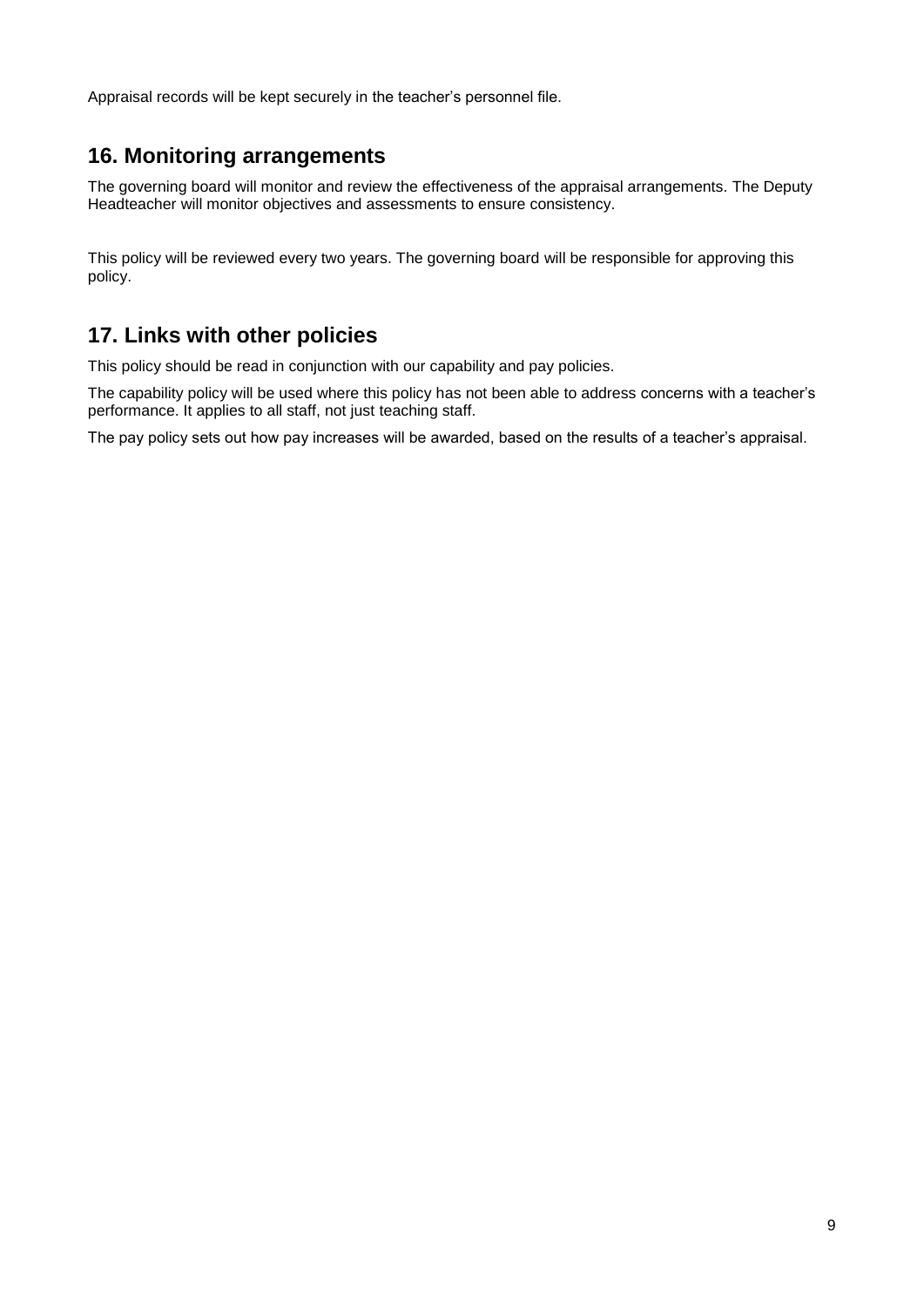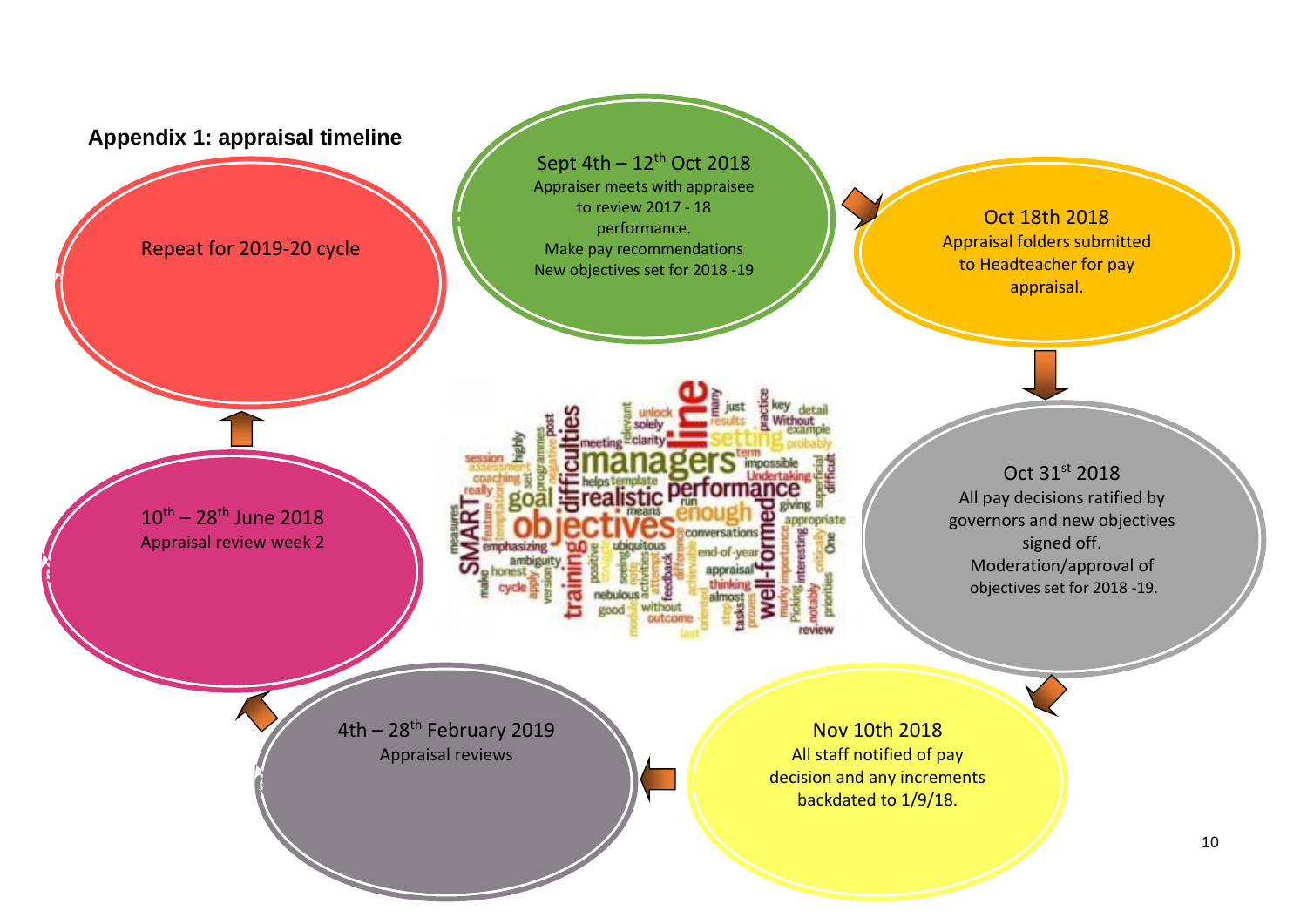# **Appendix 2: appraisal objectives form**

CONFIDENTIAL (when completed)

# **APPRAISAL OBJECTIVES 2018-19**

|                                             | Appraisee: _____________________                                                 |  |  |  |
|---------------------------------------------|----------------------------------------------------------------------------------|--|--|--|
|                                             |                                                                                  |  |  |  |
|                                             | <b>Current Career Stage: (please indicate below)</b>                             |  |  |  |
| M.S. Teacher:                               | M4<br>M <sub>1</sub><br>M <sub>2</sub><br>M <sub>3</sub><br>M <sub>5</sub><br>M6 |  |  |  |
| <b>UPS Teacher:</b>                         | U1<br>U <sub>2</sub><br>U <sub>3</sub>                                           |  |  |  |
| <b>T.L.R Holder:</b>                        | *Please specify                                                                  |  |  |  |
| <b>Responsibility in Dept:</b>              |                                                                                  |  |  |  |
| Post of Responsibility in school:           |                                                                                  |  |  |  |
| <b>Managing Performance of other staff:</b> |                                                                                  |  |  |  |
| Managing a team e.g. HOH/HOF:               |                                                                                  |  |  |  |

**Once complete, please photocopy this form. One copy to be kept by the Appraisee, one copy to be kept by the Appraiser and a copy to be passed to TBU for the personnel file.**

CONFIDENTIAL (when completed)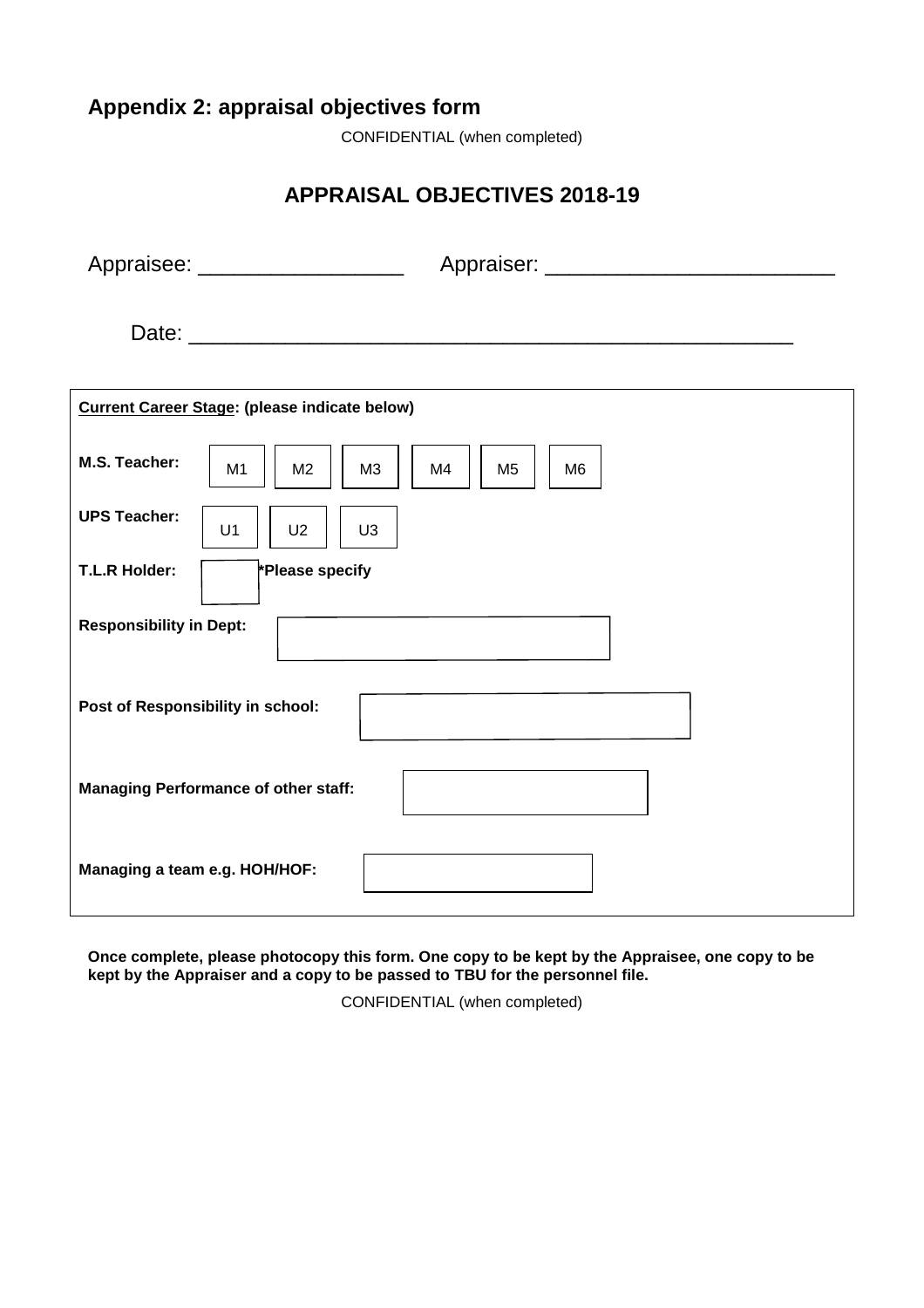# Agreed Appraisal Objectives

Objectives for the next cycle including any relevant whole school/team objectives:

| Objective                                                                                                            | <b>Reference to</b><br><b>Teacher Standards</b> | <b>Reference to</b><br><b>KIC SIP</b> |
|----------------------------------------------------------------------------------------------------------------------|-------------------------------------------------|---------------------------------------|
| <b>Student Outcomes</b>                                                                                              |                                                 |                                       |
| Across the range of teaching groups all students<br>make good or outstanding progress from their<br>starting points. |                                                 |                                       |
|                                                                                                                      |                                                 |                                       |
|                                                                                                                      |                                                 |                                       |
| <b>Quality of Teaching</b>                                                                                           |                                                 |                                       |
|                                                                                                                      |                                                 |                                       |
|                                                                                                                      |                                                 |                                       |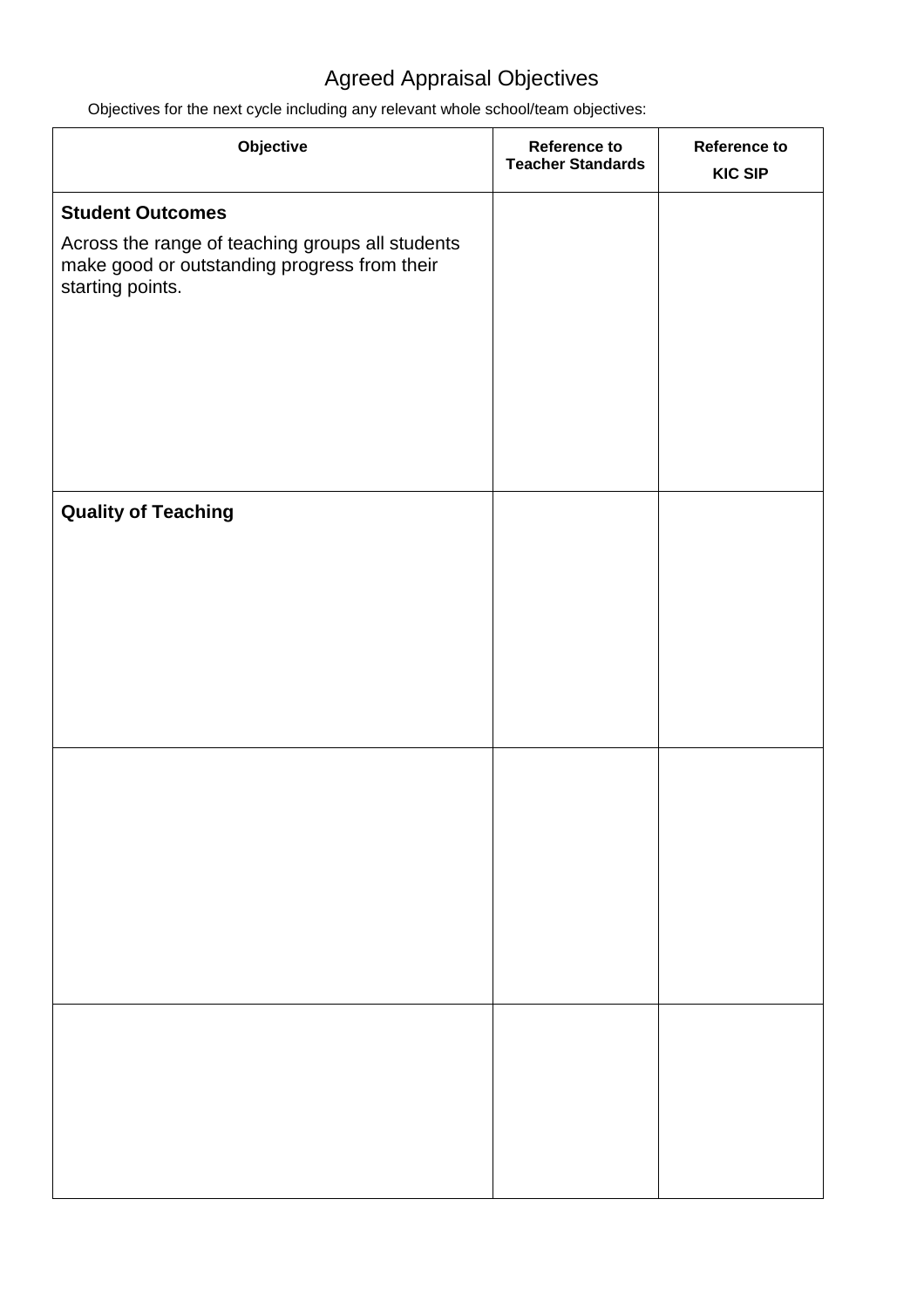| Training/Developmental/Support needs: |  |
|---------------------------------------|--|
|                                       |  |
|                                       |  |
|                                       |  |
| Quality Assured: (JLU/TBU)            |  |
|                                       |  |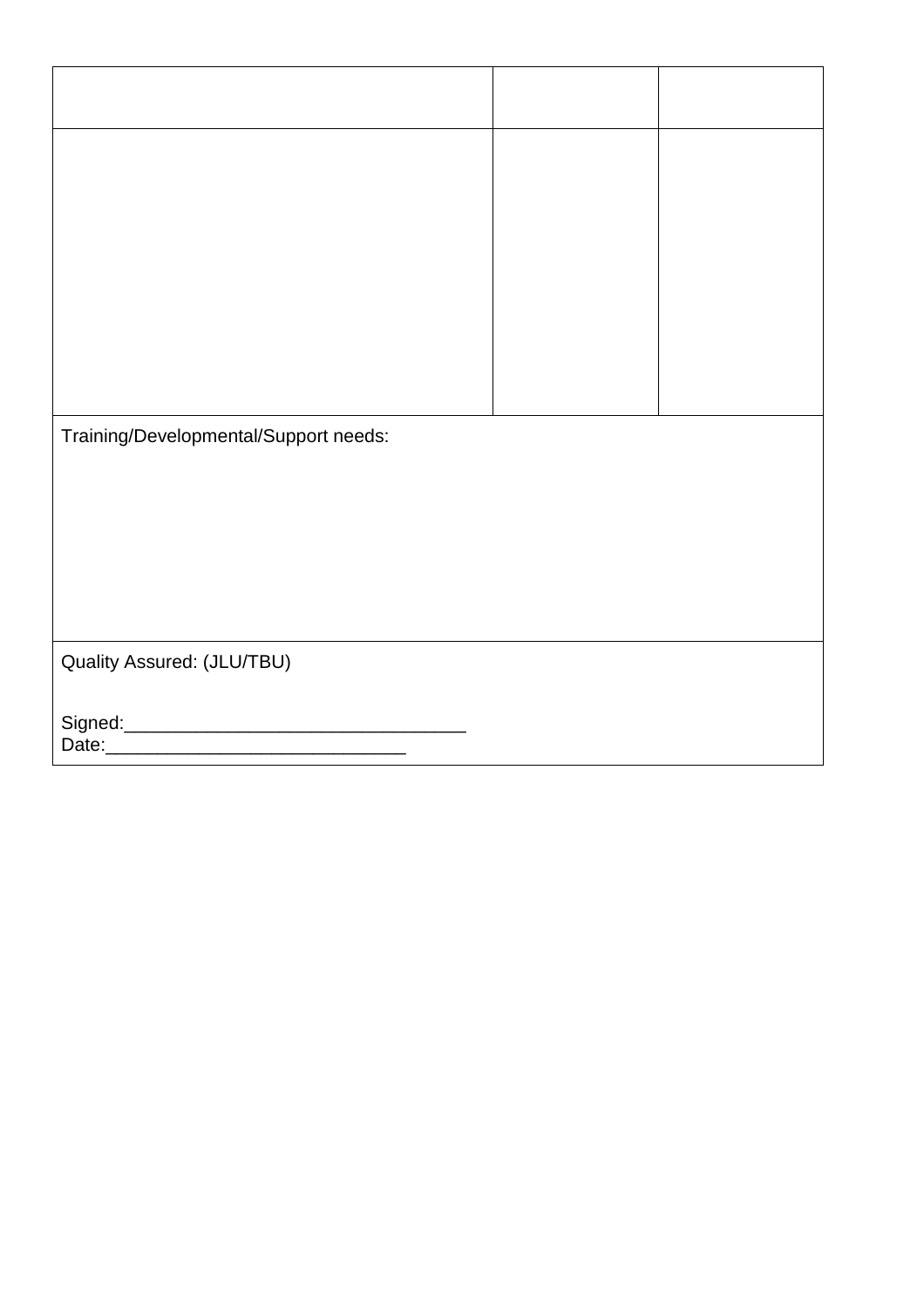### **APPRAISAL MANAGEMENT PLANNING RECORD**

| Agreed objective and due<br>date to be met | <b>Success Criteria</b> | <b>Actions and interim</b><br>milestones incl. dates | Sources of evidence of<br>activity, outcomes and<br>impact |
|--------------------------------------------|-------------------------|------------------------------------------------------|------------------------------------------------------------|
|                                            |                         |                                                      |                                                            |
|                                            |                         |                                                      |                                                            |
|                                            |                         |                                                      |                                                            |
|                                            |                         |                                                      |                                                            |
|                                            |                         |                                                      |                                                            |
|                                            |                         |                                                      |                                                            |
|                                            |                         |                                                      |                                                            |
|                                            |                         |                                                      |                                                            |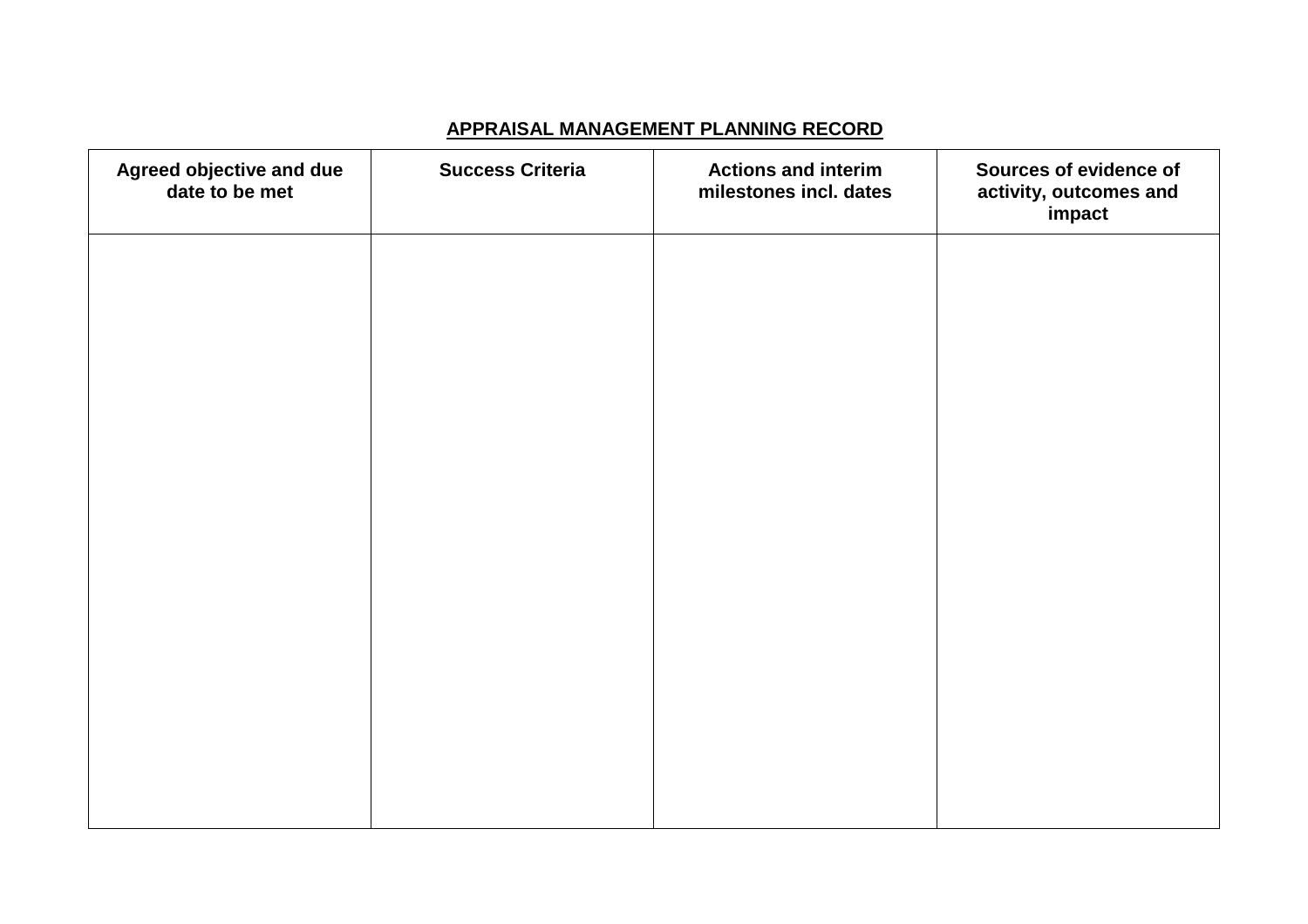| Agreed objective and due<br>date to be met | <b>Success Criteria</b> | <b>Actions and interim</b><br>milestones incl. dates | Sources of evidence of<br>activity, outcomes and<br>impact |
|--------------------------------------------|-------------------------|------------------------------------------------------|------------------------------------------------------------|
|                                            |                         |                                                      |                                                            |
|                                            |                         |                                                      |                                                            |
|                                            |                         |                                                      |                                                            |
|                                            |                         |                                                      |                                                            |
|                                            |                         |                                                      |                                                            |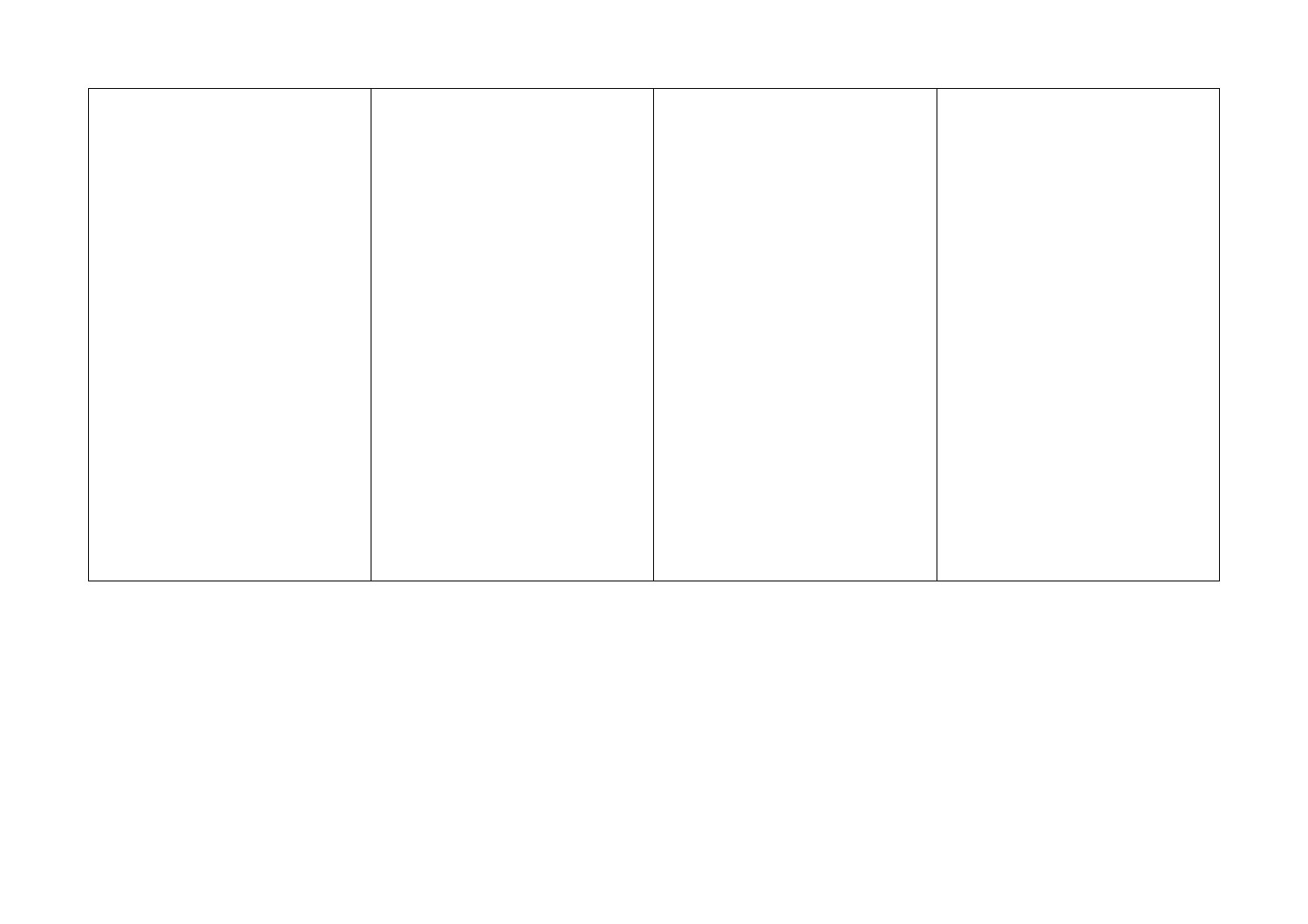### **Appendix 3: preparing for objectives setting**

# **Preparing for Objectives Setting**

Setting objectives that reflect exactly what you do and against which you can be assessed at year end is a critically important task. Preparation is key – ensure you take the time to help your department really think about their goals for the year and prepare for the objectives setting meeting with you, taking into account the following areas:

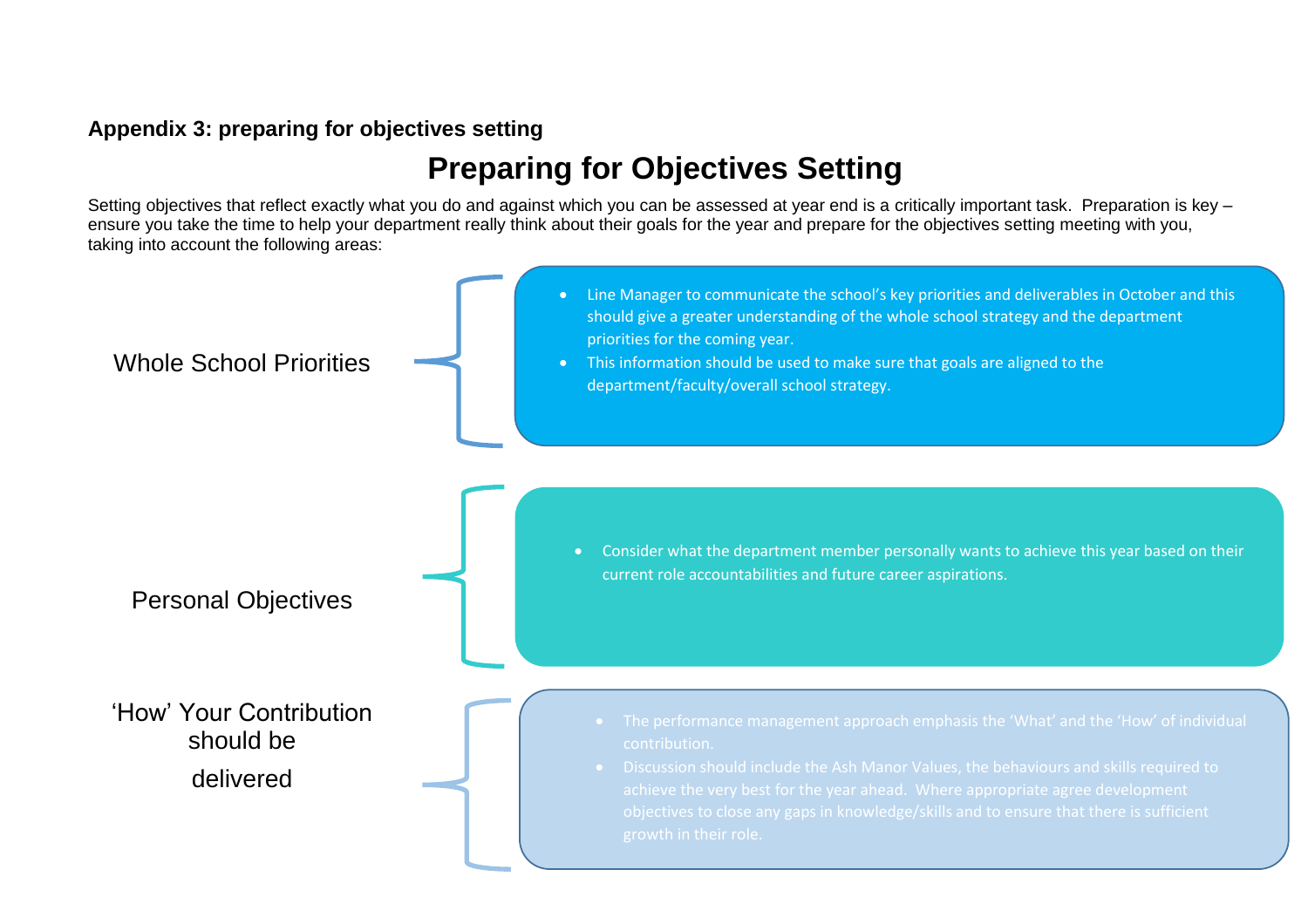# **SMART Objectives**

pecific effined. defined.

easure your degree of success measure your degree of success.

ttainable **we set objectives** that are stretching but can be attained.

elevant …objectives should be relevant to the direction you want to go in.

Time-Bound …objectives must have a deadline.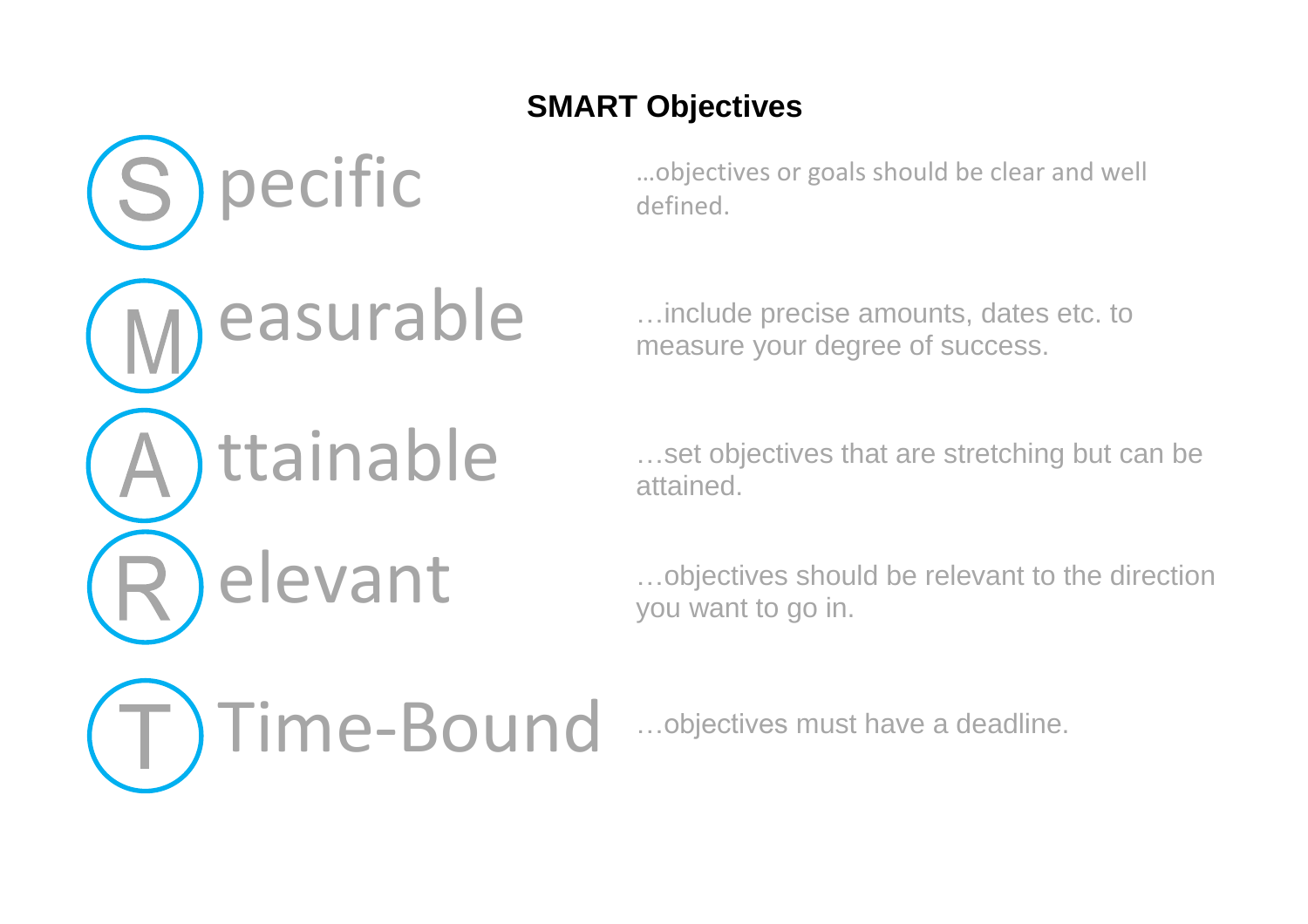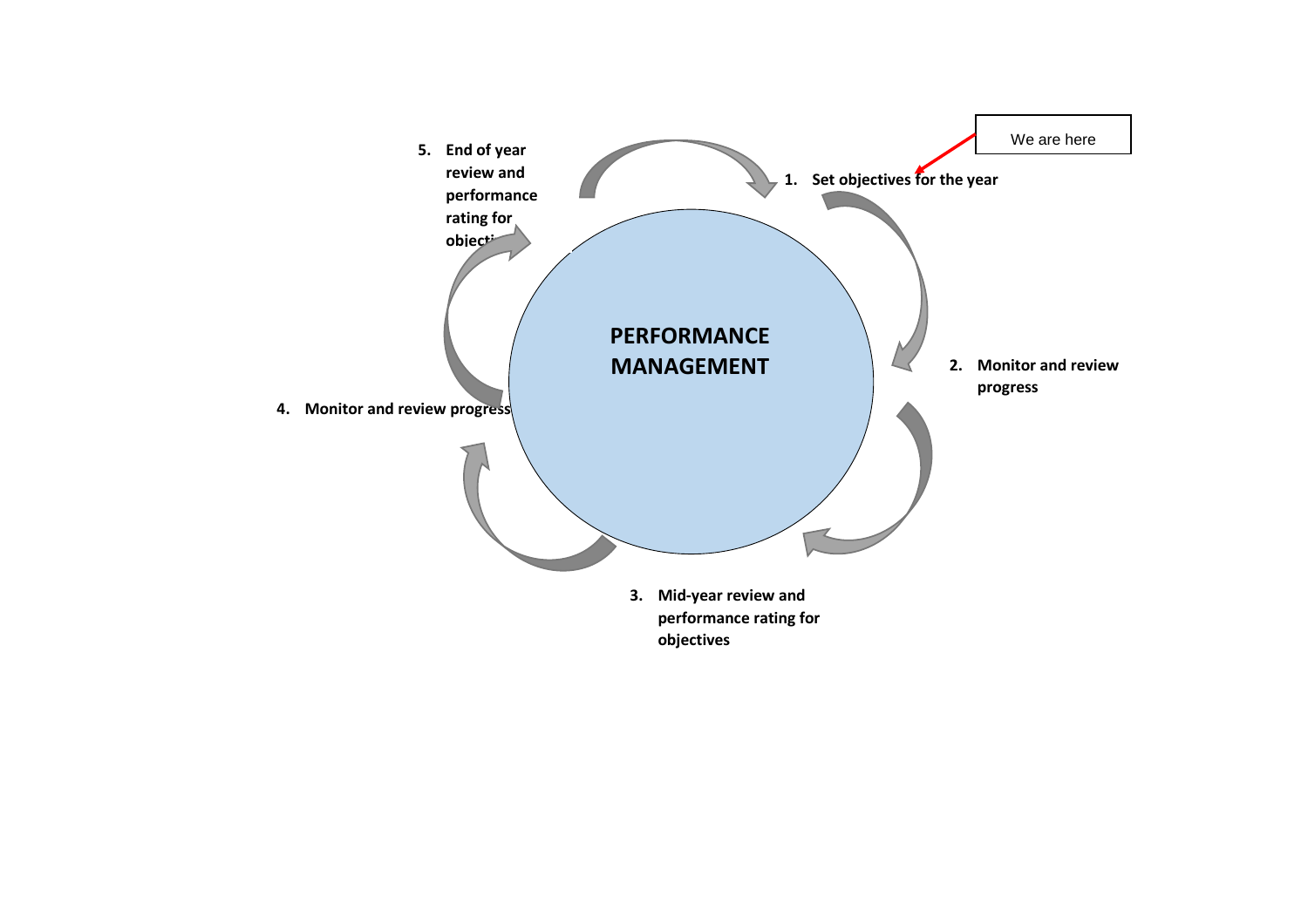### **Writing Appraisal Objectives**

#### **Language**

**Objectives** use strong verbs. Action verbs are observable and they better communicate the intent of what is to be attempted, eg To plan, write, conduct, produce, apply, revise, contract, install, select, assemble, compare, investigate, and develop etc

Avoid generalities in objective statements, be specific: to know, to understand, to deliver. The words instead needs to be active and measureable.

A **goal** can be defined as *"The purpose toward which an endeavour is directed; an objective*". The goal is the main single aim and the objectives are the elements which put together achieve the goal.

### Examples of some *Quality of teaching* objectives…

Produce resources for the 4 year 8 assessments that add challenge for the most able.

Investigate different questioning techniques by visiting 6 different colleagues, making detailed notes and implementing the strategies into your teaching.

Select 12 pupil premium students you teach in KS3, compare their learning needs and produce support materials for the Area and Volume topics.

### Examples of some *Leadership* objectives…

Select the strengths of your department members and plan a programme that ensures each department member has the opportunity to share best practice once every half term.

Write a SOL for the new year 11 Romeo & Juliet curriculum ready for teaching in the autumn term 2019.

Assemble a bank of quality resources on the x drive to ensure all department members are sharing lessons and using best available resources.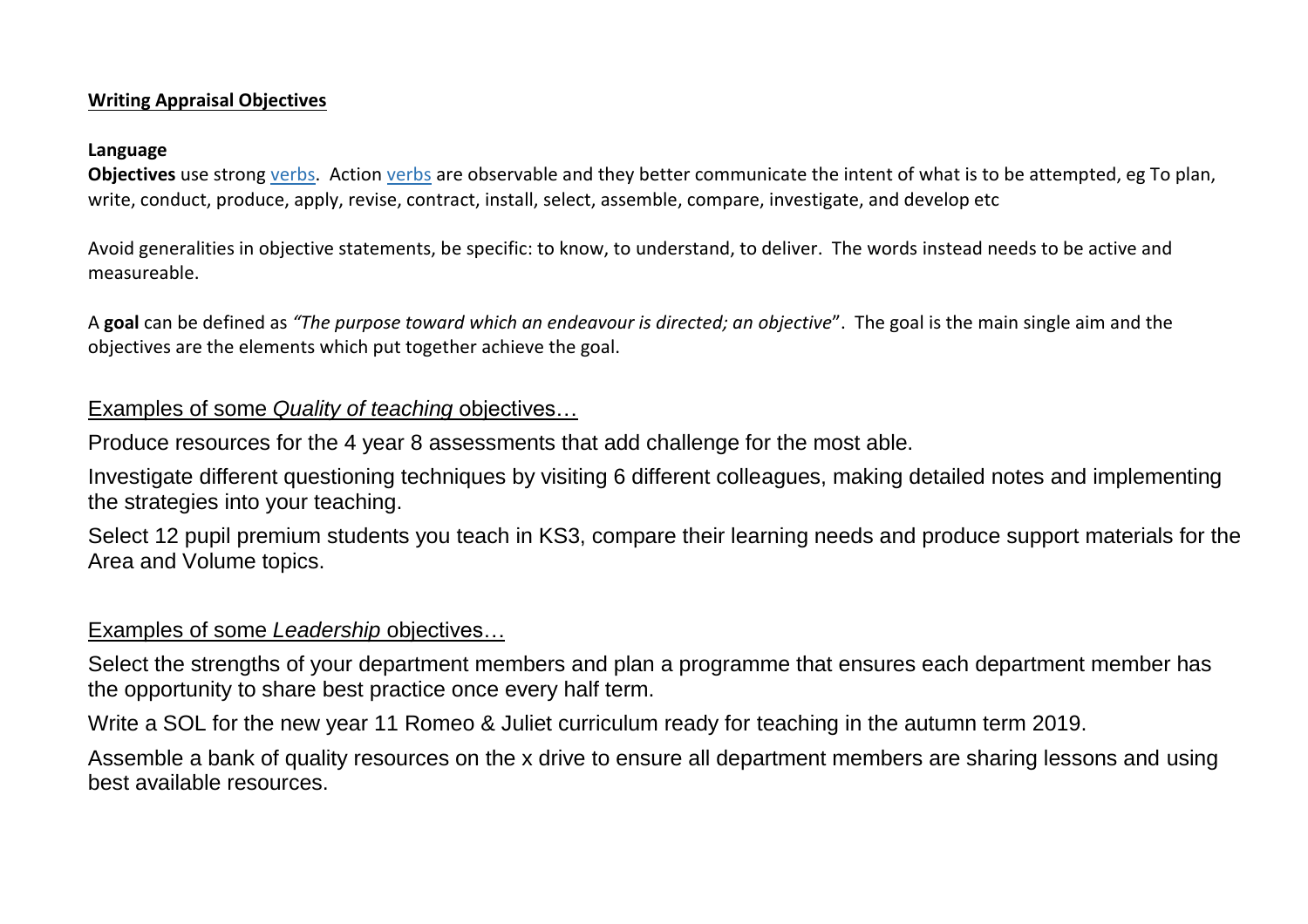## **Appendix 4: Whole School Coaching Prorgramme**

#### **Whole School Coaching Programme**

#### **'Gaining Ground' 6 Week Programme**

#### **The Purpose of Coaching**

Teachers who are unable/unwilling to meet the expectations established by both SLT and the teaching standards will be expected to participate in the 'Gaining Ground' programme, to raise standards. The National College for School Leadership suggests that a coaching model can bring benefits to both staff and students as well as to improving educational outcomes.

#### **Identification**

Teachers will be identified as needing to participate in the 'Gaining Ground' programme via the following:

- **Lesson Observations** if a member of staff is identified as having not sufficiently met the teaching standards they will be invited to participate in the programme. They will meet with a member of the Lead Coaching Team who will discuss with them the identified areas of development and outline a bespoke programme of support.
- **Concerns** Raised by stakeholders. This could include Head of Department or Department Lead. Line Managers, Students or Parents. This would need to have been identified on more than one occasion, and would be grounds for further investigation if warranted.
- **Staff** who have identified their own specific needs or training requirements who wish to allocate time to spend improving their own practice. This is something that could be discussed with the Lead Coaches and staff would be notified who oversee that particular member of staff.

#### **Support Measures**

The 'Gaining Ground' Programme is based on the GROW model of coaching which involves questioning and reflection on the staff members performance and draws on expertise to facilitate reflection and learning of their own practice.

The GROW model consists of setting a 'Goal' and defining the context of the developments to be made. This will be defined in the first meeting in conjunction with the Lead Coach. This takes in to account the 'Reality' of the context, subject, relevant history and best educational practice. This then opens up 'Options' for the member of staff and coach to explore which will form the basis of the ongoing meetings. A concrete plan of action determining improvement points, best practice and the impact of change 'Will' be concluded, leading to a visible development of best teaching practice by the member of staff.

#### **Benefits**

The use of the 'Gaining Ground' Coaching Programme is intended for staff to develop self-awareness, an increased willingness and understanding of the standards upheld by the teaching profession. In turn this will inform their practice to lead to better outcomes for students and to enable progress over time. This will also enable staff to adapt their practice to meet the needs of all learners.

Once a staff member has entered the programme a record of meetings and observations will be kept on file. This will be shared with the relevant members of staff and will be available to the staff member on request.

If after following the six week programme a member of staff is still unsuccessful in securing an acceptable lesson, this process will transition to capability. Please see the Pay and Appraisal policy for further details of this process.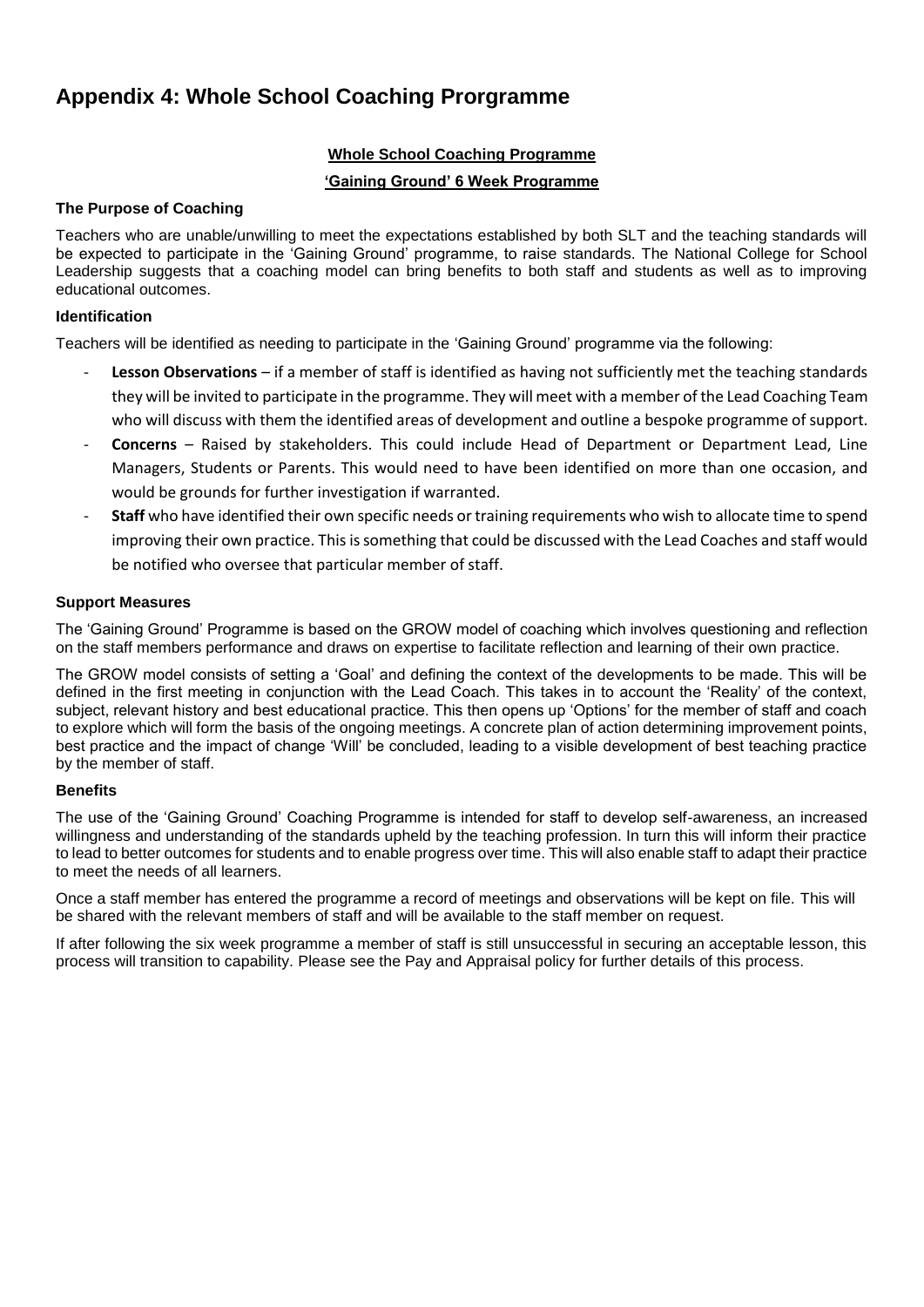#### **Structure**

| <b>Timeframe</b> | <b>Step</b>                             | <b>Action</b>                                                                                                                                                                                                                                                                                                   | Impact                                                                                                                                                                                                                                                                              |  |
|------------------|-----------------------------------------|-----------------------------------------------------------------------------------------------------------------------------------------------------------------------------------------------------------------------------------------------------------------------------------------------------------------|-------------------------------------------------------------------------------------------------------------------------------------------------------------------------------------------------------------------------------------------------------------------------------------|--|
|                  | Observation                             | Areas of Development within the<br>teaching standards are identified in<br>the initial observation and feedback                                                                                                                                                                                                 | Progress over time is not evident to secure<br>justification that the teaching standards<br>have been met.                                                                                                                                                                          |  |
|                  |                                         | meeting.                                                                                                                                                                                                                                                                                                        | Staff member may have identified a need<br>for change for the benefit of students within<br>their classes.                                                                                                                                                                          |  |
| Week 1           | <b>Initial Meeting</b>                  | Lead Coach and Coachee meet to<br>discuss the needs identified in the<br>observation and to confer relevant                                                                                                                                                                                                     | Coachee has a greater understanding of<br>how and why their own practice needs to<br>adapt to secure progress.                                                                                                                                                                      |  |
|                  |                                         | training or aspects of teaching<br>practice they would like to focus on.                                                                                                                                                                                                                                        | Coachee has strategies to further explore<br>and a greater capacity for reflection.                                                                                                                                                                                                 |  |
| Week 2           | Subsequent<br>Meeting                   | The Lead Coach will identify the<br>best approach with the Coachee<br>(e.g. Mentoring, directive, non-<br>directive and co-coaching) to work<br>on particular aspects of their<br>practice, exploring strategies,<br>options and relevant research to<br>inform teaching ready for the next<br>meeting/drop-in. | This allows the Lead Coach to determine<br>the direction and pace of the changes to be<br>implemented and create an action plan<br>defining the parameters of the programme.                                                                                                        |  |
| Week 3           | Subsequent<br>Meeting and/or<br>Drop-in | A continuation of exploring aspects<br>already identified in previous<br>meetings or as part of the action<br>plan.                                                                                                                                                                                             | The Coachee has their own ideas and<br>strategies for how to make developments<br>within lessons and therefore start to<br>improve their practice.                                                                                                                                  |  |
| Week 4           | Informal<br>Observation                 | The Coachee will have identified<br>the focus of the observation and a<br>set time and lesson will be<br>observed to generate feedback and<br>further action points.                                                                                                                                            | Lead Coach can observe changes to<br>practice and where the Coachee is taking<br>ownership of their own development and<br>reflecting on the impact this has had.                                                                                                                   |  |
| Week 5           | <b>Review</b>                           | Lead Coach and Coachee discuss<br>observation and identify and action<br>next steps.                                                                                                                                                                                                                            | Coachee has greater autonomy over their<br>own practice and recognition of how<br>improvements can impact the students they<br>teach and can clarify what good practice<br>looks like in their subject.                                                                             |  |
| Week 6           | Observation and<br>Feedback             | Lead Coach observes lesson.                                                                                                                                                                                                                                                                                     | Coachee leads on lesson observation<br>feedback. They can clearly demonstrate<br>where the teaching standards have been<br>met and can reflect accurately on the<br>impact their practice has on progress over<br>time. They also identify next steps to<br>continue best practice. |  |